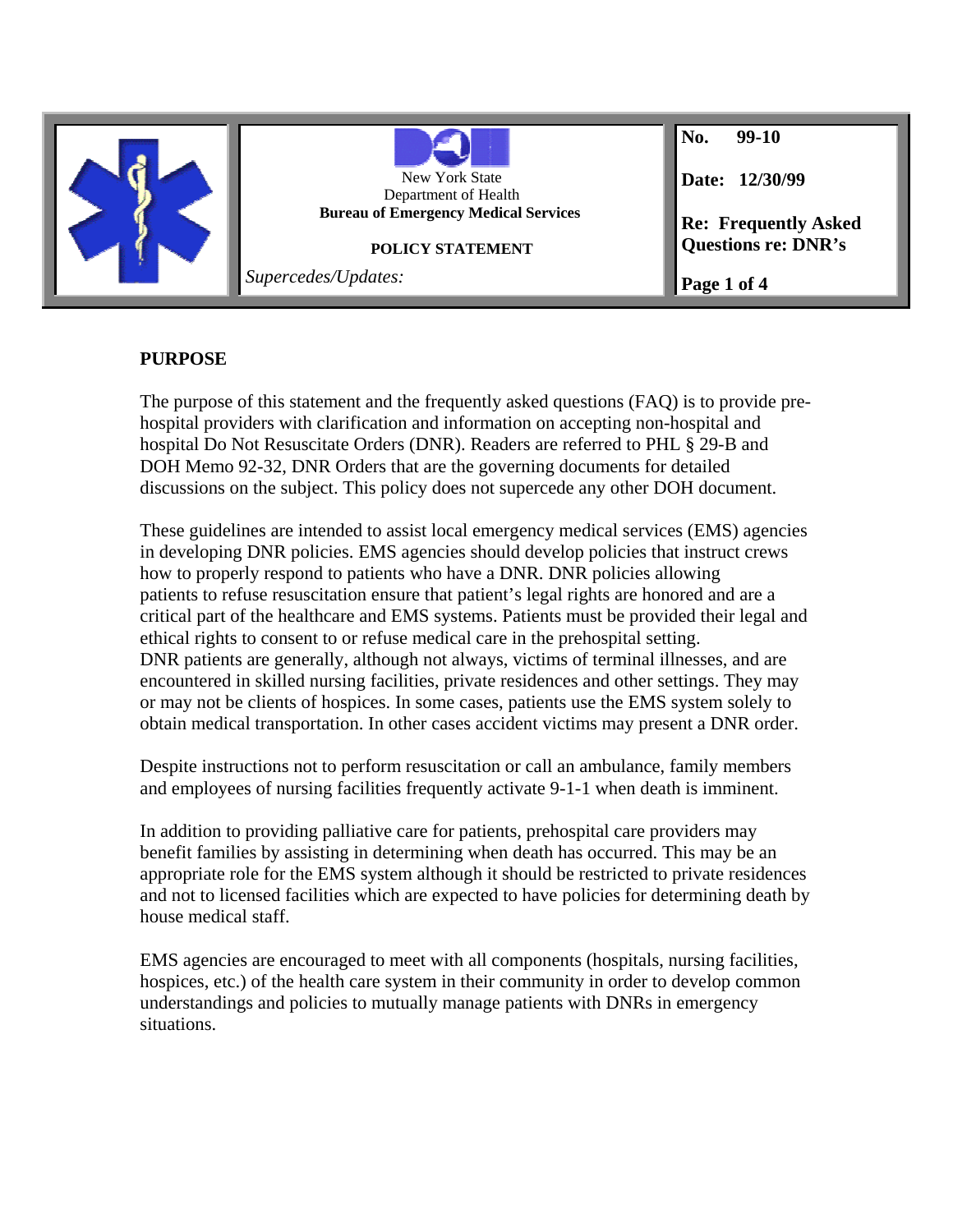## **What is an "Out of Hospital" DNR?**

The New York State Department of Health has an approved standard *Out of Hospital DNR* form that is legally recognized statewide for DNR requests occurring outside of Article 28 licensed facilities. This form is intended for patients not originating from a hospital or nursing home. The form (DOH-3474) is available on the Department's web site (www.health.state.ny.us) or from your local DOH EMS Office or health department. There are NO other approved Out of Hospital DNR forms. Copies can be kept on ambulances and made available to patients, facilities or physicians as a part of their community education program.

## **What is a recognized DNR Bracelet?**

A standard DOH approved metal bracelet, worn by the patient, which includes a caduceus and the words "Do Not Resuscitate". EMT's should assume that a DNR order is in place authorizing the bracelet. It is not necessary to locate the written DNR order.

## **Where/When is an Out of Hospital DNR Order Valid?**

For any patient NOT originating from a hospital or nursing facility including but not limited to:

- The patient's home
- A hospice
- A clinic

# **What determines the validity of the Out of Hospital DNR?**

- Merely the presentation of a signed Out of Hospital DNR form (or a copy) or a DNR bracelet to the EMT.
- A good faith attempt to identify the patient. A witness who can reliably identify the patient is useful.
- Out of hospital DNRs do not expire.
- The Out of Hospital DNR form and/or bracelet should be taken with the patient.

### **Hospital & Nursing Home DNR orders**

All Article 28 licensed facilities are required to issue, review and maintain DNR orders. EMS providers will honor hospital DNR orders for patient transports originating from the facility. The DNR can not be expired. The facility staff must provide a copy of the order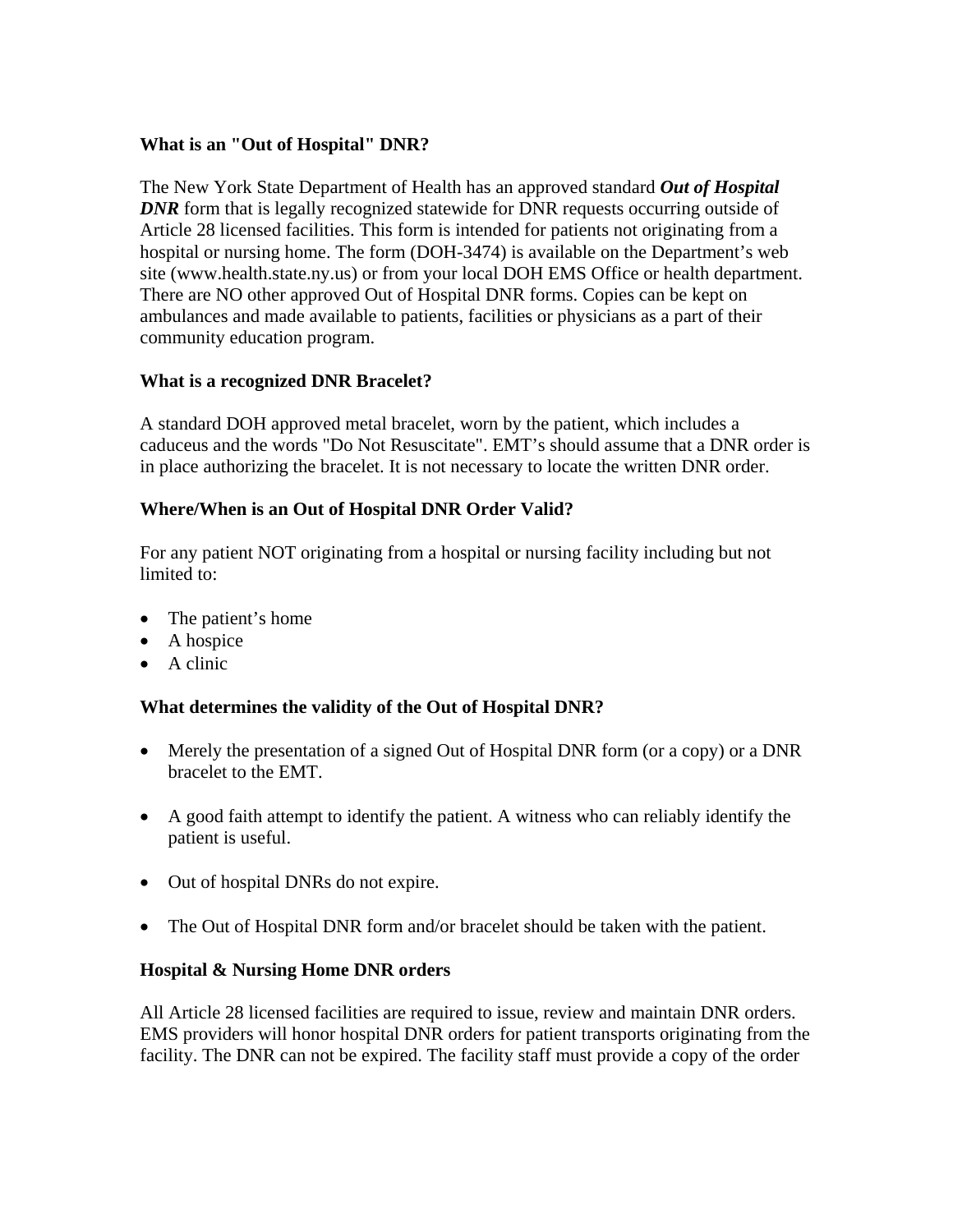and/or patient's chart with the recorded DNR order to the ambulance crew. Facilities, other than hospitals or nursing homes, are encouraged to use the NYS-DOH approved non-hospital DNR Form as supplemental documentation to avoid confusion and potentially unwanted resuscitation.

#### **May EMS providers accept living wills or health care proxies?**

A living will or health care proxy is NOT valid in the prehospital setting.

### **Under what circumstances may an EMS provider disregard an Out of Hospital DNR order?**

 Any case where there is reasonable evidence to suggest that the DNR order has been revoked or cancelled.

 If the patient is conscious and states that they wish resuscitative measures, the DNR Form should be ignored.

 If the patient is unable to state his or her desire and a family member is present and requests resuscitative measures for the patient and a confrontational situation is likely to result, if the request is denied.

A physician directs that the order be disregarded.

#### **What procedures are and are not preformed if the patient presents a DNR?**

 Do not resuscitate (DNR) means, for the patient in cardiac or respiratory arrest, NO chest compressions, ventilation, defibrillation, endotracheal intubation, or medications.

 If the patient is NOT in cardiac or respiratory arrest, full treatment for all injuries, pain, difficult or insufficient breathing, hemorrhage and/or other medical conditions must be provided.

 Relief of choking caused by a foreign body is usually appropriate, although if breathing has stopped, ventilation should not be assisted.

 CPR must be initiated if no Out of Hospital or facility DNR is presented. If a DNR order is presented after CPR has been started, stop CPR.

 For unusual situations or questions on individual patient circumstances, contact medical control.

#### **What documentation is required for a patient with a DNR order?**

 Emergency medical technicians/paramedics should attach a copy of the Out of Hospital DNR form, hospital DNR order and/or copy of the patient's chart to the patient